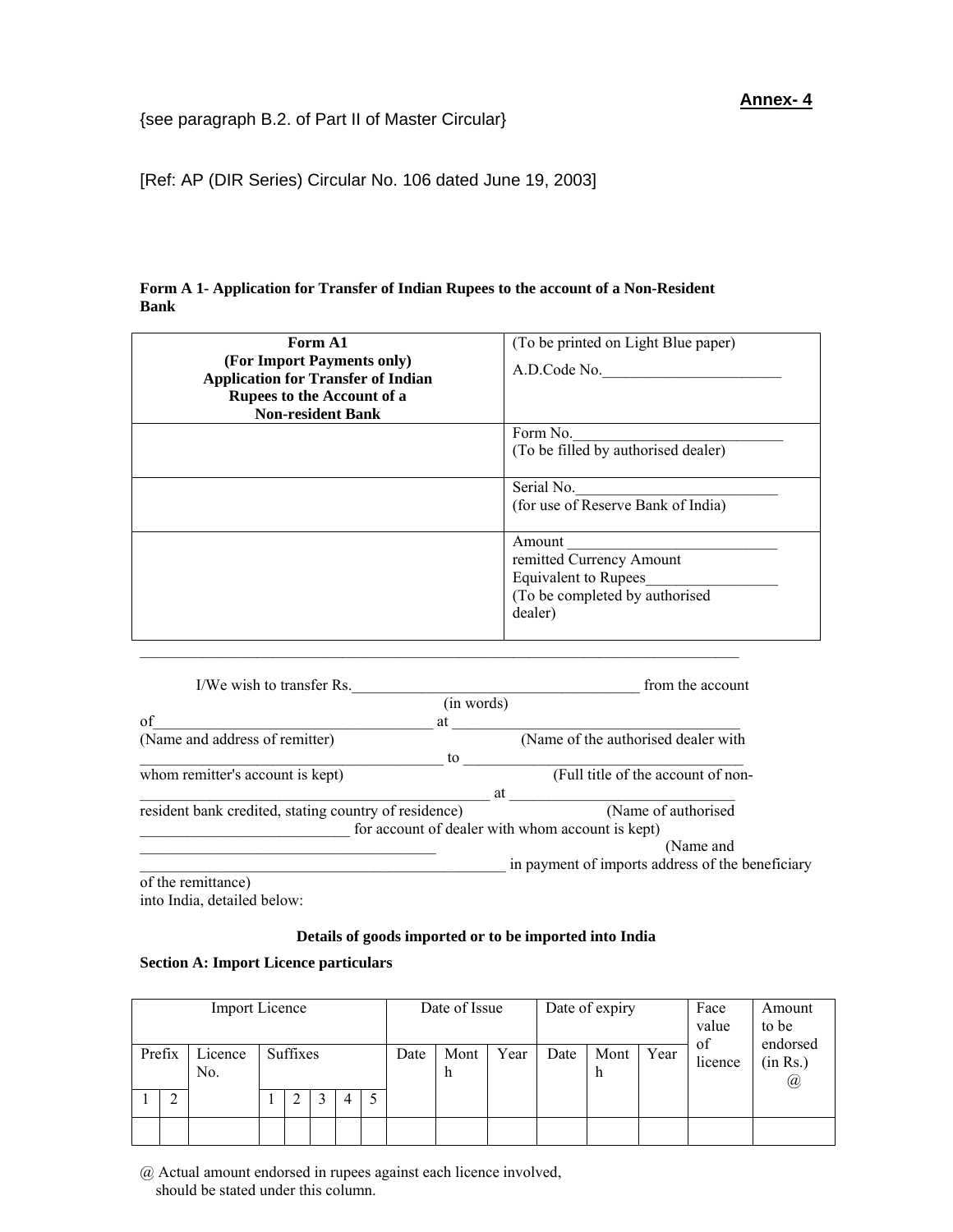Note: If more than one licence is involved, particulars of all licences should be furnished. If the space is inadequate, separate statement may be attached. The amount utilised against each licence should invariably be indicated.

|      |            | <b>Invoice Details</b> |        | Quan    | Descript | Harmonis        | Country | Countr | Mode     | Date of  |
|------|------------|------------------------|--------|---------|----------|-----------------|---------|--------|----------|----------|
|      |            |                        |        | tity of | ion      | ed              | of      | y      | of       | shipment |
| No.  | Terms      | Curr                   | Amount | goods   | of       | System of       | origin  | from   | shipm    | (if not  |
| and  | (c.i.f.,   | enc                    |        |         | goods    | Classificat     | of      | which  | ent      | known    |
| date | f.o.b.,    | y                      |        |         |          | <sub>10</sub> n | goods   | good   | (air,    | approxi- |
|      | $c.\&$ .f. |                        |        |         |          |                 |         | s are  | sea      | mate     |
|      | $etc.$ )   |                        |        |         |          |                 |         | consi  | post,    | date)    |
|      |            |                        |        |         |          |                 |         | gned   | rail     |          |
|      |            |                        |        |         |          |                 |         |        | river,   |          |
|      |            |                        |        |         |          |                 |         |        | transp   |          |
|      |            |                        |        |         |          |                 |         |        | ort      |          |
|      |            |                        |        |         |          |                 |         |        | port,    |          |
|      |            |                        |        |         |          |                 |         |        | $etc.$ ) |          |
|      |            |                        |        |         |          |                 |         |        |          |          |
|      |            |                        |        |         |          |                 |         |        |          |          |
|      |            |                        |        |         |          |                 |         |        |          |          |

## **Section B: Import particulars**

### **Section C: Other particulars**

| Details of forward<br>purchase contract<br>if any, booked against<br>the import                                                         | (No.& date of Contract) | (Currency and<br>Amount<br>contract) | (Balance under the<br>Contract) |
|-----------------------------------------------------------------------------------------------------------------------------------------|-------------------------|--------------------------------------|---------------------------------|
| If remittance to be<br>made is less than<br>invoice value, reasons<br>therefor ( <i>i.e.</i> part<br>remittance, instalment<br>$etc.$ ) |                         |                                      |                                 |

I/We hereby declare that the statements made by me/us on this form are true and that I/ we have not applied for an authorisation through any other bank.

I/We declare and also understand that the foreign exchange to be acquired by me/us pursuant to this application shall be used by me/us only for the purpose for which it is acquired and that the conditions subject to which the exchange is granted will be complied with.

.

|        | (Signature of Applicant/Authorised Official) |
|--------|----------------------------------------------|
|        |                                              |
|        | Importer's Code Number                       |
|        | @ Nationality                                |
|        | $(a)$ To be filled in capital letter         |
|        |                                              |
| Date : |                                              |

**NOTE : For remittances covering intermediary trade, form A2 should be used.**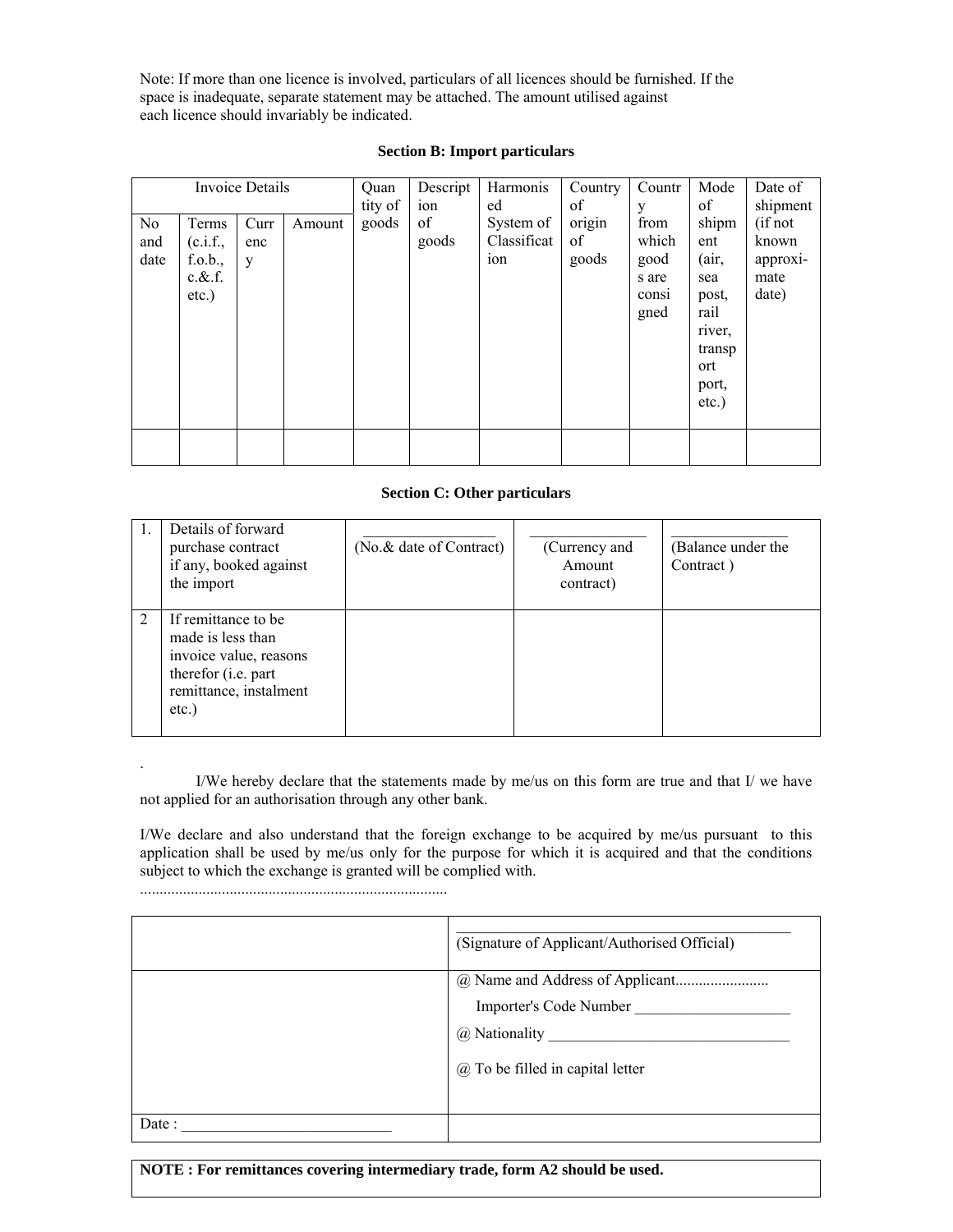### **Declaration to be furnished by Applicant**

### I/We declare that

- (a) the import licence/s against which the remittance is sought is/are valid and has/have not been cancelled by DGFT.
- (b) the goods to which this application relates have been\* imported into India on my/our own account\* will be \*
- (c) the import is on behalf of  $@_$

(d) the invoice value of the goods which is declared on this form is the real value of the goods imported \* into in India.

### to be imported\*

| If the Import has | I/We attach the relative Customs-stamped Exchange Control copy of Bill of Entry *    |
|-------------------|--------------------------------------------------------------------------------------|
| been made         |                                                                                      |
|                   | Post parcel wrapper (for imports by post)*/Courier Wrapper                           |
|                   | (for imports through courier)*                                                       |
|                   |                                                                                      |
|                   | Strike out item not applicable                                                       |
| (a)               | Where the import is on behalf of Central/State Government Department or a company    |
|                   | owned by Central/State Government/Statutory Corporation, Local Body, etc. the nameof |
|                   | the Government Department, Corporation etc. should be stated.                        |
|                   |                                                                                      |
| Date              |                                                                                      |
|                   | (Signature of Applicant/Authorised Official)                                         |
|                   |                                                                                      |

### **Space for comments of the authorised dealer**

(While forwarding the application to Reserve Bank for approval, reference to Exchange Control Manual paragraph/ A.D.Circular in terms of which the reference is made should invariably be cited. If any remittance application on account of the same import was referred to Reserve Bank earlier, reference to the last correspondence/approval should also be cited).

|              | (Signature of Authorised Official) |
|--------------|------------------------------------|
| <b>Stamp</b> | $\bullet$                          |

## **Certificate to be Furnished by Authorised Dealer Bank(Importer's Banker)**

We hereby certify that

Put a tick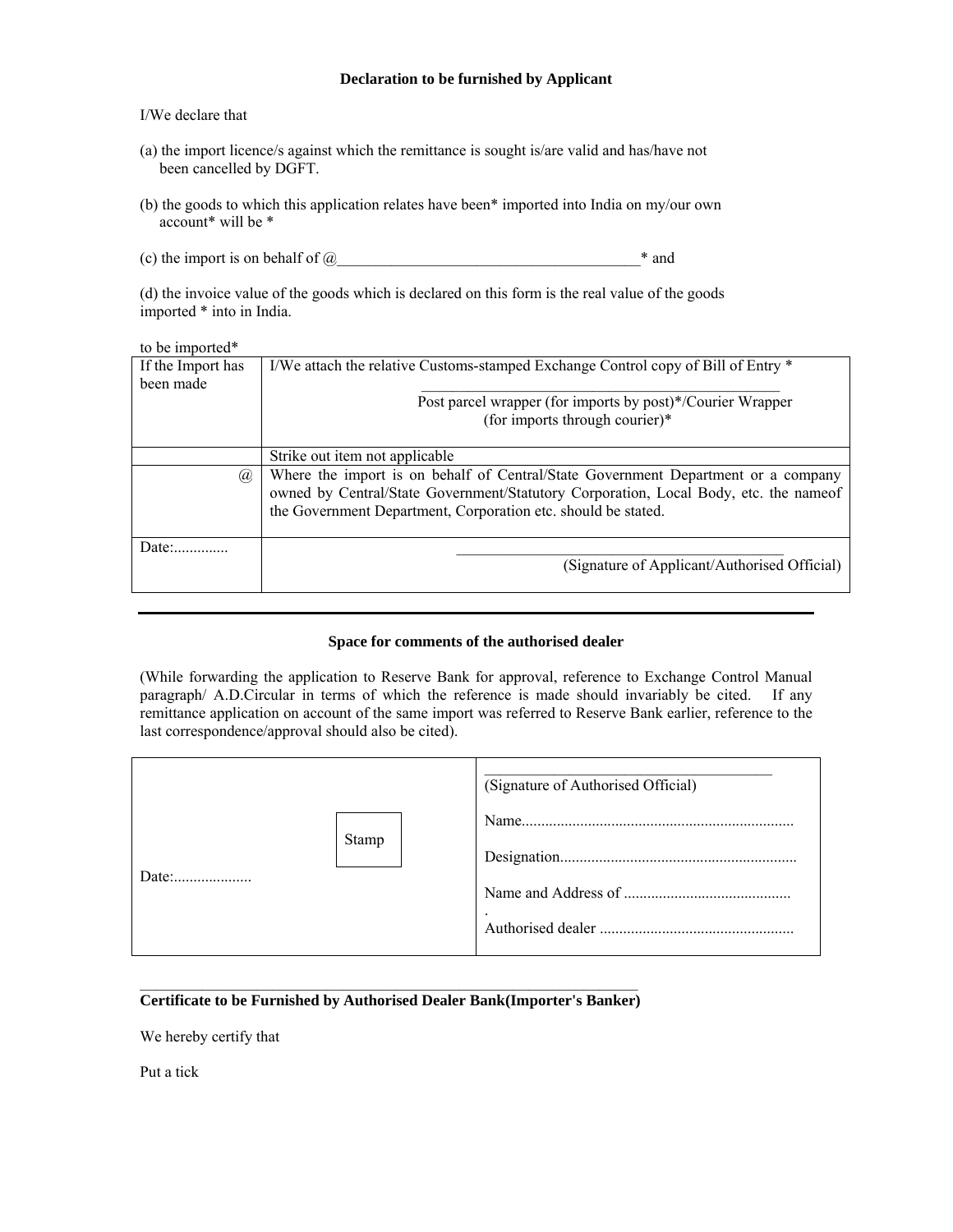| $(\sqrt{})$ in the | this payment is<br>(a)                                                                 |
|--------------------|----------------------------------------------------------------------------------------|
| through us         |                                                                                        |
| relevant           | an advance remittance<br>$\left( i\right)$                                             |
| block              | in retirement of bills under Letter of Credit opened through<br>(i)                    |
| collection         | (iii)<br>against documents received through our medium for                             |
|                    | on account of documents received direct by the applicant/s against undertaking<br>(iv) |
|                    | furnished by the latter to submit Customs-stamped Exchange Con Control copy of         |
|                    | Bill of Entry of Post Parcel/courier wrapper within three months                       |
|                    | on account of documents received direct by the applicant/s against Customs-<br>(v)     |
|                    | stamped Exchange Control copy of Bill of Entry/post parcel/courier wrapper             |
|                    | (attached) submitted by the latter                                                     |
|                    | (any                                                                                   |
|                    |                                                                                        |
|                    |                                                                                        |
|                    | (vi)<br>other case, to be explained)                                                   |

| (b) all the Exchange Control regulations applicable to the remittance have been<br>complied with |
|--------------------------------------------------------------------------------------------------|
| (c) the payment to the supplier of the goods has been <sup>*</sup> made<br>will be*              |
| through<br>(Name & Address of the foreign bank)                                                  |

We also certify/undertake that the relevant Customs-stamped Exchange Control copy of Bill of Entry or post parcel/courier wrapper

. shall be verified by us within three months

[vide certificate (a)(ii) and (iii) above].

. has been verified [vide certificate (a) (v) above].

. shall be obtained from the applicant/s within three months

[vide certificate (a) (i) and (iv) above].

|              | (Signature of Authorised Official) |
|--------------|------------------------------------|
|              | Name                               |
| <b>Stamp</b> |                                    |
|              |                                    |
|              | Date: Authorised dealer            |
|              |                                    |

...........................................................................

\* Strike out item not applicable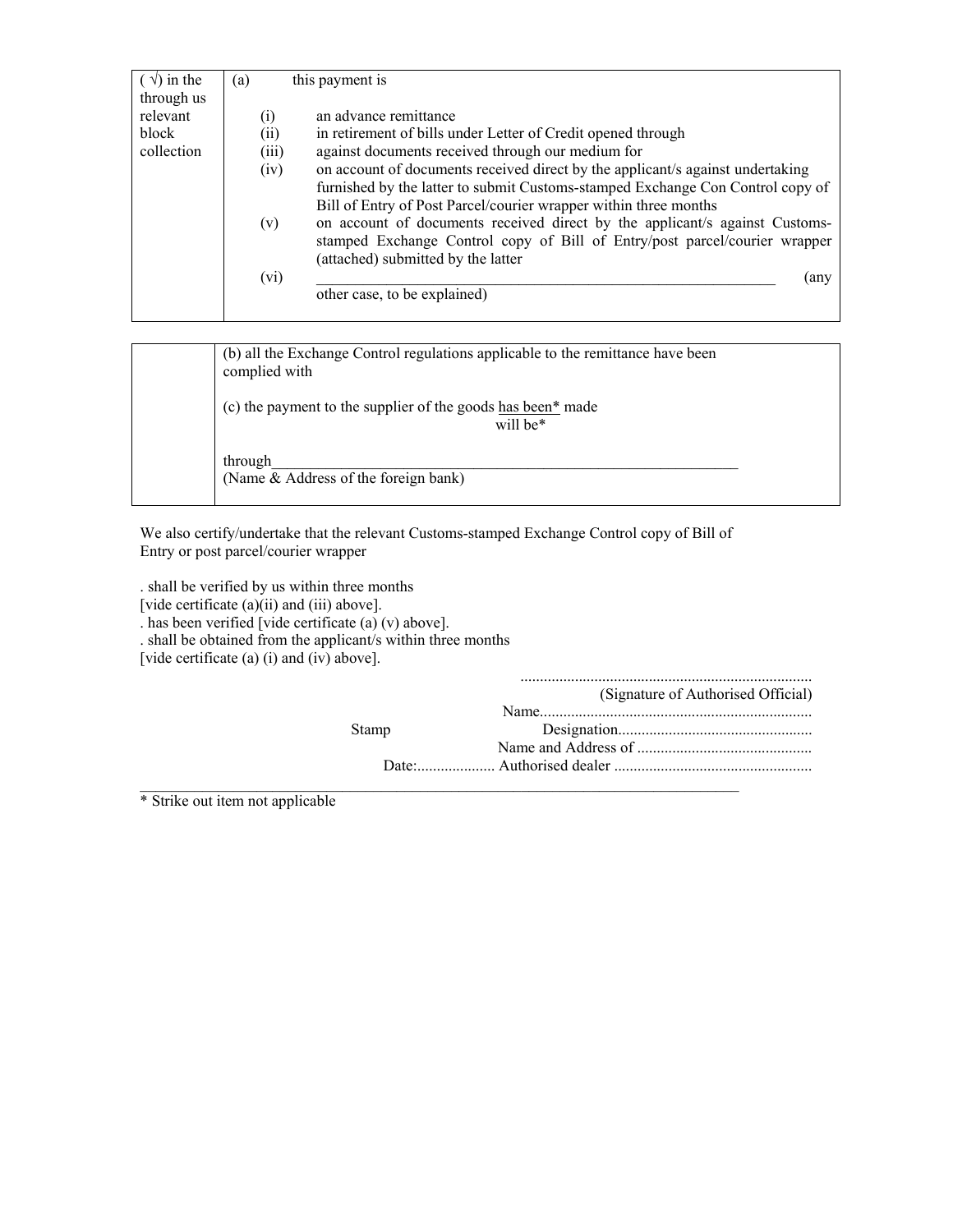### **Form A1-Application for remittance in Foreign Currency**

(To be printed on White paper) A.D.Code No.\_\_\_\_\_\_\_\_\_\_\_\_\_\_\_\_\_\_\_\_\_\_\_

Form No. (To be filled by authorised dealer)

**Form A1 (For Import Payments only)** Serial No **Foreign Currency** 

**Application for Remittance in** (for use of Reserve Bank of India

*Amount* remitted Currency Amount Equivalent to Rupees\_\_\_\_\_\_\_\_\_\_\_\_\_\_\_\_\_ (To be completed by authorised dealer**)** 

| I/We wish to purchase                             |                                                         |
|---------------------------------------------------|---------------------------------------------------------|
| (Name of currency)                                | (Amount in words)                                       |
| through                                           | for                                                     |
|                                                   | (Name and address of the authorised dealer)             |
| payment to                                        |                                                         |
|                                                   | (Name and address of the beneficiary of the remittance) |
| in payment of imports into India, detailed below: |                                                         |

**\_\_\_\_\_\_\_\_\_\_\_\_\_\_\_\_\_\_\_\_\_\_\_\_\_\_\_\_\_\_\_\_\_\_\_\_\_\_\_\_\_\_\_\_\_\_\_\_\_\_\_\_\_\_\_\_\_\_\_\_\_\_\_\_\_\_\_\_\_\_\_\_\_\_\_\_\_** 

### **Details of goods imported or to be imported into India Section A: Import Licence particulars**

### **Details of goods imported or to be imported into India**

### **Section A: Import Licence particulars**

| <b>Import Licence</b> |             |                            |  |  |  |      | Date of Issue |      |      | Date of expiry |      | Face<br>value<br>of | Amount<br>to be<br>endorsed |  |
|-----------------------|-------------|----------------------------|--|--|--|------|---------------|------|------|----------------|------|---------------------|-----------------------------|--|
|                       | Prefix      | Suffixes<br>Licence<br>No. |  |  |  | Date | Mont<br>n     | Year | Date | Mont<br>h      | Year | licence             | (in Rs.)<br>@               |  |
|                       | ◠<br>4<br>∠ |                            |  |  |  |      |               |      |      |                |      |                     |                             |  |
|                       |             |                            |  |  |  |      |               |      |      |                |      |                     |                             |  |

@ Actual amount endorsed in rupees against each licence involved, should be stated under this column.

Note: If more than one licence is involved, particulars of all licences should be furnished. If the space is inadequate, separate statement may be attached. The amount utilised against each licence should invariably be indicated.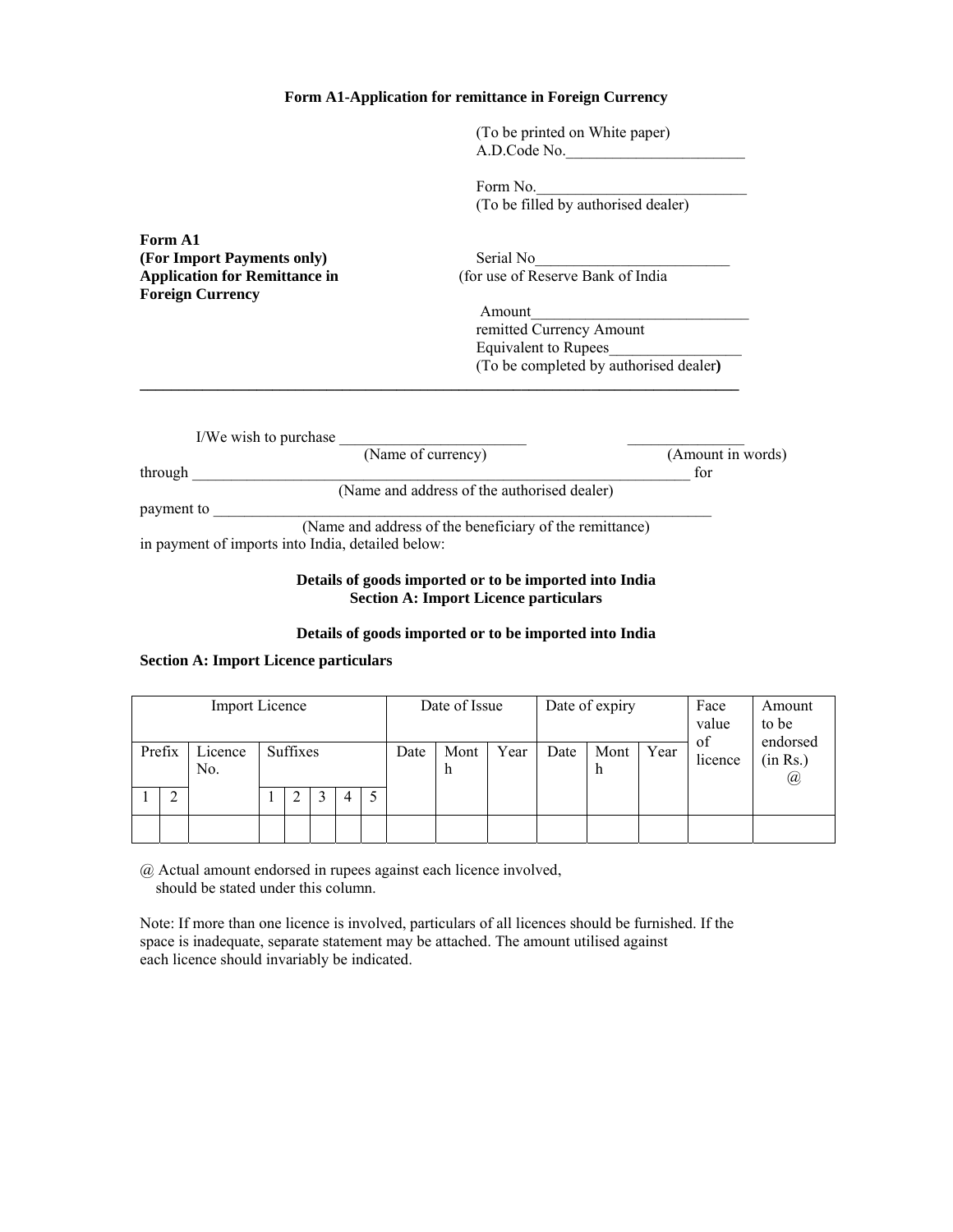## **Section B: Import particulars**

|                   |                                                       | <b>Invoice Details</b> |        | Quan    | Descript    | Harmonis                        | Country               | Countr                                          | Mode                                                              | Date of                                       |
|-------------------|-------------------------------------------------------|------------------------|--------|---------|-------------|---------------------------------|-----------------------|-------------------------------------------------|-------------------------------------------------------------------|-----------------------------------------------|
|                   |                                                       |                        |        | tity of | ion         | ed                              | of                    | y                                               | of                                                                | shipment                                      |
| No<br>and<br>date | Terms<br>(c.i.f.,<br>f.o.b.,<br>$c.\&.f.$<br>$etc.$ ) | Curr<br>enc<br>y       | Amount | goods   | of<br>goods | System of<br>Classificat<br>10n | origin<br>of<br>goods | from<br>which<br>good<br>s are<br>consi<br>gned | shipm<br>ent<br>(air,<br>sea<br>post,<br>rail<br>river,<br>transp | (if not<br>known<br>approxi-<br>mate<br>date) |
|                   |                                                       |                        |        |         |             |                                 |                       |                                                 | ort<br>port,<br>$etc.$ )                                          |                                               |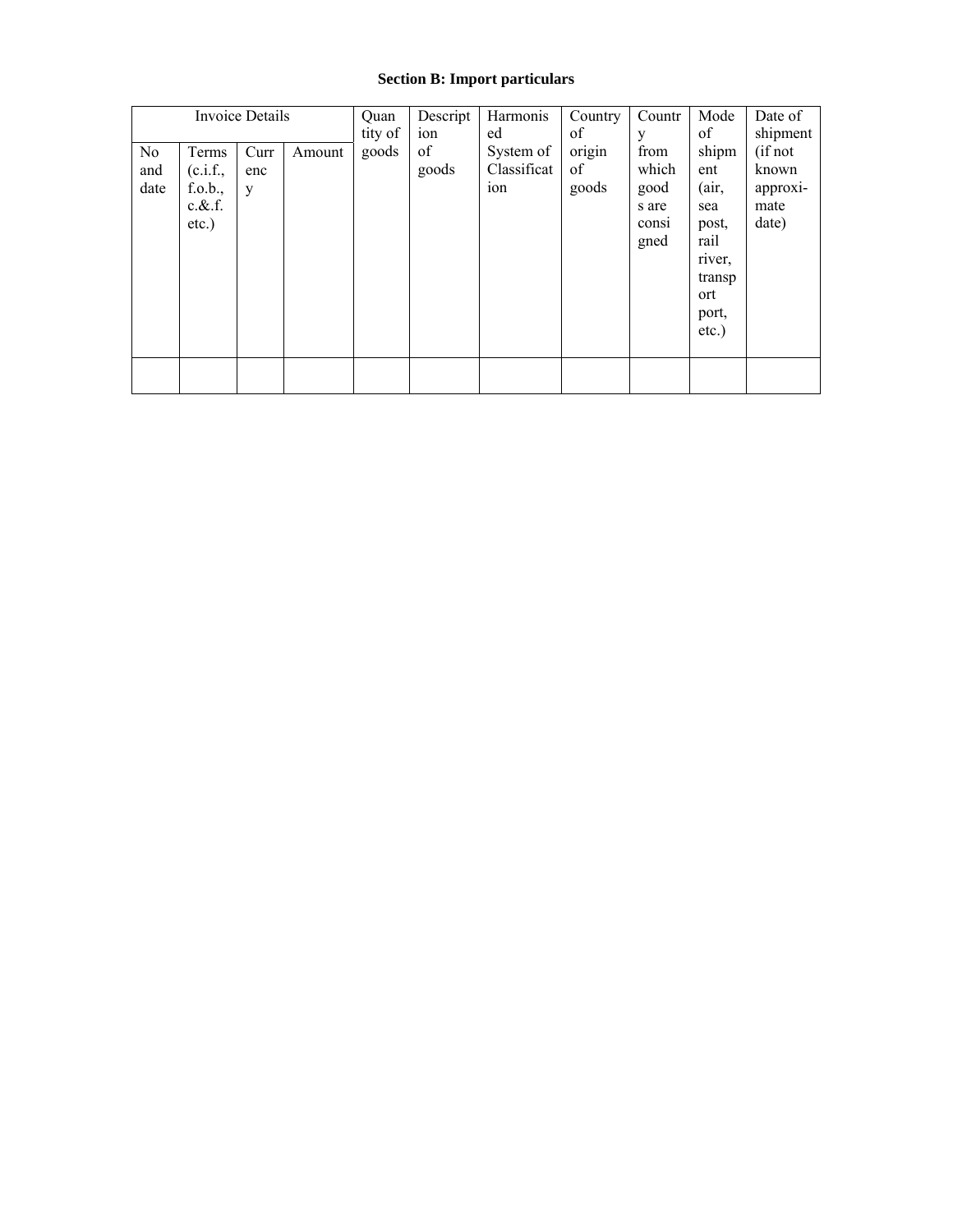### **Section C: Other particulars**

| Details of forward<br>purchase contract,<br>if any, booked against<br>the import                                             | ( $No.\&\text{ date of}$ )<br>contract) | (Currency and<br>Amount of<br>contract) | (Balance under the<br>Contract) |
|------------------------------------------------------------------------------------------------------------------------------|-----------------------------------------|-----------------------------------------|---------------------------------|
| If remittance to be<br>made is less than<br>invoice value, reasons<br>therefore (i.e. part<br>remittance, instalment<br>etc. |                                         |                                         |                                 |

I/We hereby declare that the statements made by me/us on this form are true and that I/we have not applied for an authorisation through any other bank.

I/We declare and also understand that the foreign exchange to be acquired by me/us pursuant to this application shall be used by me/us only for the purpose for which it is acquired and that the conditions subject to which the exchange is granted will be complied with.

|       | (Signature of Applicant/Authorised Official) |
|-------|----------------------------------------------|
|       |                                              |
|       |                                              |
|       |                                              |
| Date: | $(a)$ To be filled in capital letters        |
|       |                                              |

**NOTE : For remittances covering intermediary trade, form A2 should be used.** 

## **Declaration to be furnished by Applicant**

I/We declare that

(e) the import licence/s against which the remittance is sought is/are valid and has/have not been cancelled by DGFT.

(f) the goods to which this application relates have been\* imported into India on my/our own account\* will be \*

(g) the import is on behalf of  $@_$ 

(h) the invoice value of the goods which is declared on this form is the real value of the goods imported \* into in India.

to be imported\*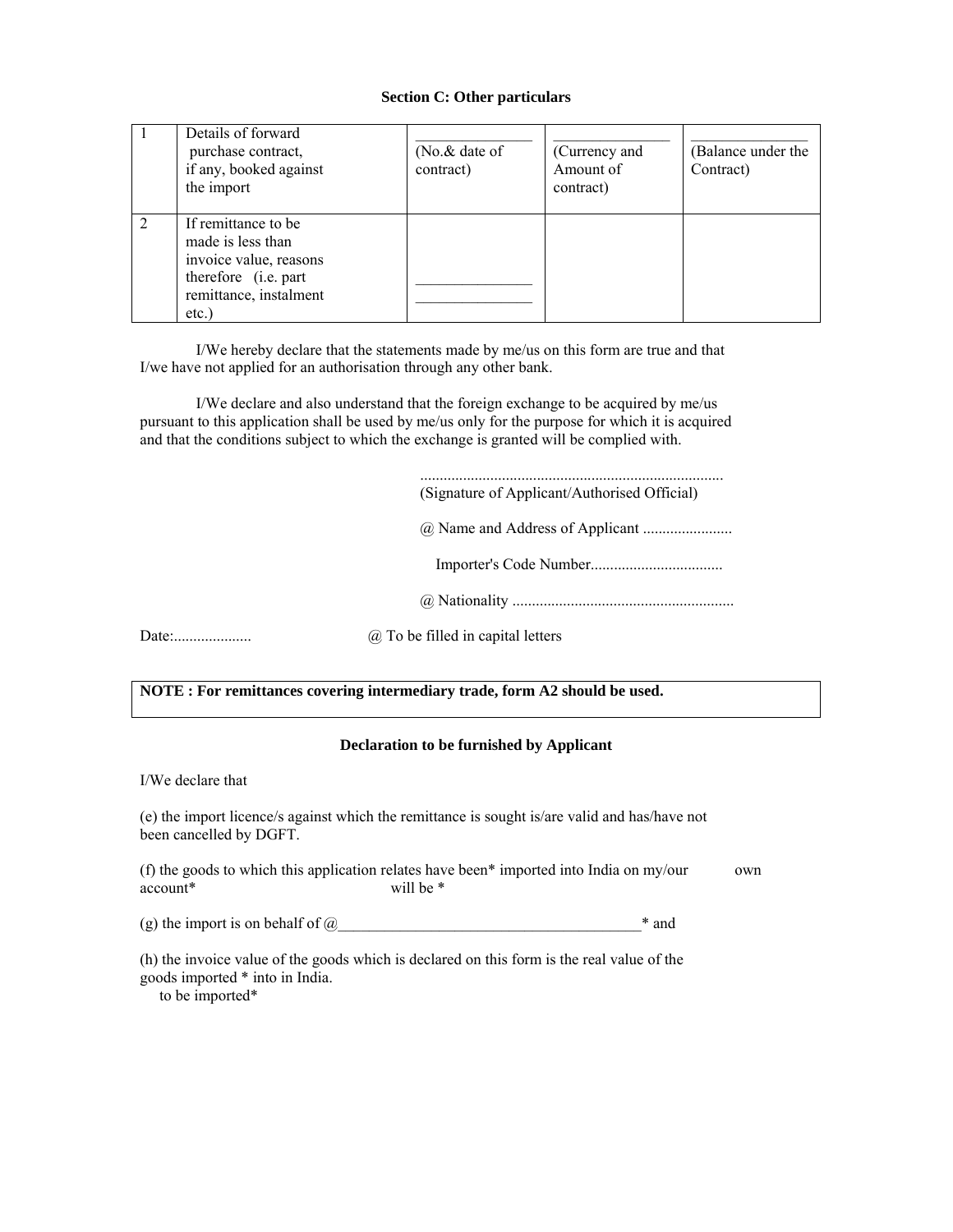| If the<br>Import has<br>been made | I/We attach the relative Customs-stamped Exchange Control copy of Bill of Entry *<br>Post parcel wrapper (for imports by post)*/Courier Wrapper<br>(for imports through courier)*                                                           |
|-----------------------------------|---------------------------------------------------------------------------------------------------------------------------------------------------------------------------------------------------------------------------------------------|
|                                   | or                                                                                                                                                                                                                                          |
| If the<br>Import has<br>been made | I/We undertake to produce within three months to the authorised dealer the relative<br>Customs-stamped Exchange Control copy of Bill of Entry *                                                                                             |
|                                   | Post parcel wrapper (for imports by post)*/Courier wrapper<br>(for imports through Courier)*                                                                                                                                                |
|                                   | * Strike out item not applicable                                                                                                                                                                                                            |
| $\mathcal{D}$                     | Where the import is on behalf of Central/State Government Department or a company<br>owned by Central/State Government/Statutory Corporation, Local Body, etc. the name<br>of the Government Department, Corporation etc. should be stated. |
| Date                              |                                                                                                                                                                                                                                             |
|                                   | (Signature of Applicant/Authorised Official)                                                                                                                                                                                                |

### ------------------------------------------------------------------------------------------------------------ **Space for comments of the authorised dealer**

(While forwarding the application to Reserve Bank for approval, reference to Exchange Control Manual paragraph/ A.D.Circular in terms of which the reference is made should invariably be cited. If any remittance application on account of the same import was referred to Reserve Bank earlier, reference to the last correspondence/approval should also be cited).

> $\mathcal{L}_\text{max}$  and  $\mathcal{L}_\text{max}$  and  $\mathcal{L}_\text{max}$  and  $\mathcal{L}_\text{max}$ (Signature of Authorised Official)

Name

|        | Stamp |  |
|--------|-------|--|
| Date:- |       |  |
| Date:  |       |  |
|        |       |  |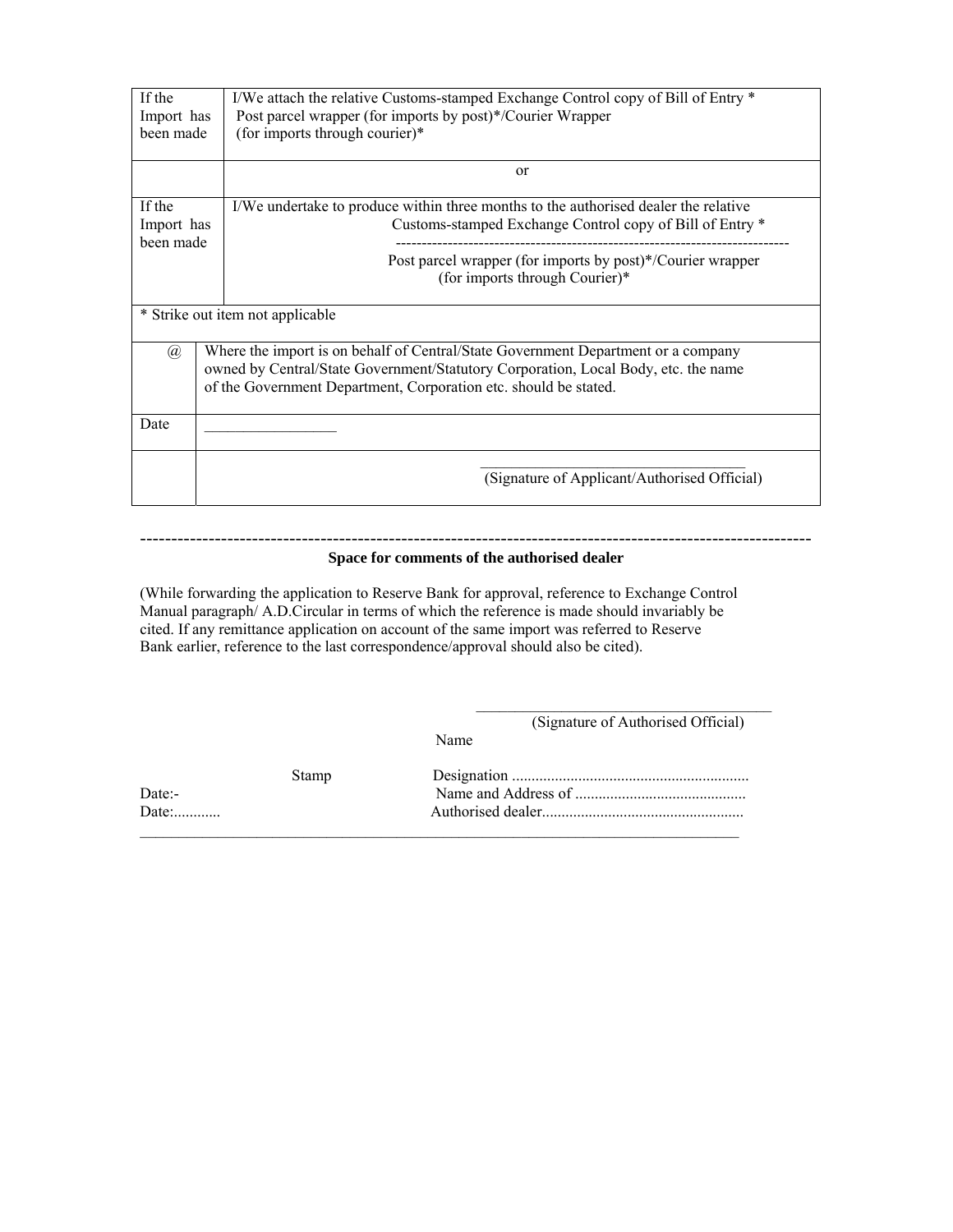# **Certificate to be Furnished by Authorised Dealer (Importer's Banker)**

| We hereby certify that<br>Put a            |      |                                                                                                                                            |                                                                                                                                                                                                                                                                 |
|--------------------------------------------|------|--------------------------------------------------------------------------------------------------------------------------------------------|-----------------------------------------------------------------------------------------------------------------------------------------------------------------------------------------------------------------------------------------------------------------|
|                                            |      | (a) this payment is                                                                                                                        |                                                                                                                                                                                                                                                                 |
| $(\sqrt{})$ in the<br>us relevant<br>block | (i)  |                                                                                                                                            | an advance remittance                                                                                                                                                                                                                                           |
| collection                                 | (ii) |                                                                                                                                            | in retirement of bills under Letter of Credit opened through                                                                                                                                                                                                    |
|                                            |      | (iii)                                                                                                                                      | against documents received through our medium for                                                                                                                                                                                                               |
|                                            |      |                                                                                                                                            | (iv) on account of documents received direct by the applicant/s against<br>undertaking furnished by the latter to submit Customs-stamped<br>Exchange Control copy of Bill of Entry of Post arcel/courier Exchange<br>wrapper (attached) submitted by the latter |
|                                            |      | (v)                                                                                                                                        | on account of documents received direct by the applicant/s against<br>Customs-stamped Exchange Control copy of Bill of Entry/post parcel<br>wrapper (attached) submitted by the latter                                                                          |
|                                            |      | (vi)                                                                                                                                       |                                                                                                                                                                                                                                                                 |
|                                            |      |                                                                                                                                            | (any other case, to be explained)                                                                                                                                                                                                                               |
|                                            | (b)  | complied with                                                                                                                              | all the Exchange Control regulations applicable to the remittance have been                                                                                                                                                                                     |
| (d)                                        |      |                                                                                                                                            | the payment to the supplier of the goods has been* made<br>will be*                                                                                                                                                                                             |
|                                            |      | through                                                                                                                                    |                                                                                                                                                                                                                                                                 |
|                                            |      |                                                                                                                                            | (Name & Address of the foreign bank)                                                                                                                                                                                                                            |
|                                            |      | Entry or post parcel/courier wrapper                                                                                                       | We also certify/undertake that the relevant Customs-stamped Exchange Control copy of Bill of                                                                                                                                                                    |
|                                            |      | . shall be verified by us within three months<br>[vide certificate (a)(ii) and (iii) above].<br>[vide certificate (a) (i) and (iv) above]. | . has been verified [vide certificate (a) (v) above].<br>. shall be obtained from the applicant/s within three months                                                                                                                                           |
|                                            |      |                                                                                                                                            | (Signature of Authorised Official)                                                                                                                                                                                                                              |
|                                            |      | Stamp                                                                                                                                      |                                                                                                                                                                                                                                                                 |
|                                            |      |                                                                                                                                            |                                                                                                                                                                                                                                                                 |
|                                            |      |                                                                                                                                            |                                                                                                                                                                                                                                                                 |
|                                            |      |                                                                                                                                            |                                                                                                                                                                                                                                                                 |
|                                            |      | * Strike out item not applicable                                                                                                           |                                                                                                                                                                                                                                                                 |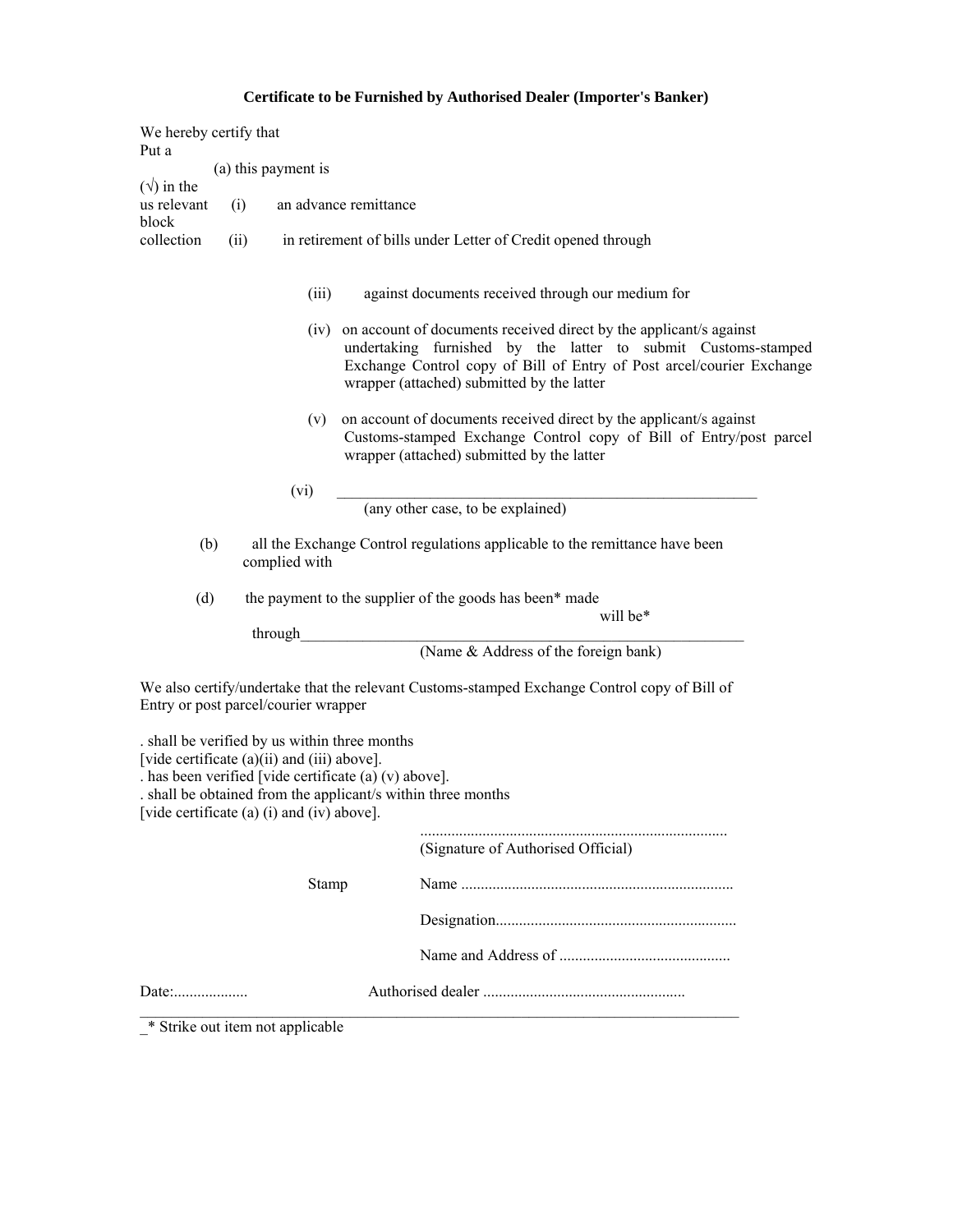## **Form A1-Application for payments through Asian Clearing Union**

|                                                                       | (To be printed on Light Yellow paper)<br>A.D.Code No.                        |
|-----------------------------------------------------------------------|------------------------------------------------------------------------------|
|                                                                       | Form No.<br>(To be filled by authorised dealer)                              |
| Form A1<br>(For Import Payments only)                                 | Serial No.<br>(for use of Reserve Bank of India)                             |
| <b>Application for Payment through</b><br><b>Asian Clearing Union</b> | Amount<br>remitted<br>Currency<br>Amount                                     |
|                                                                       | Equivalent to Rupee<br>(To be completed by authorised dealer)                |
| I/We wish to remit through ASIAN CLEARING UNION                       |                                                                              |
|                                                                       | (Name of currency)<br>for                                                    |
| (Amount in words)                                                     | (Name and address of the designated bank in India)                           |
| payment to<br>into India, detailed below:                             | in payment of imports<br>(Name and address of the beneficiary of remittance) |
|                                                                       |                                                                              |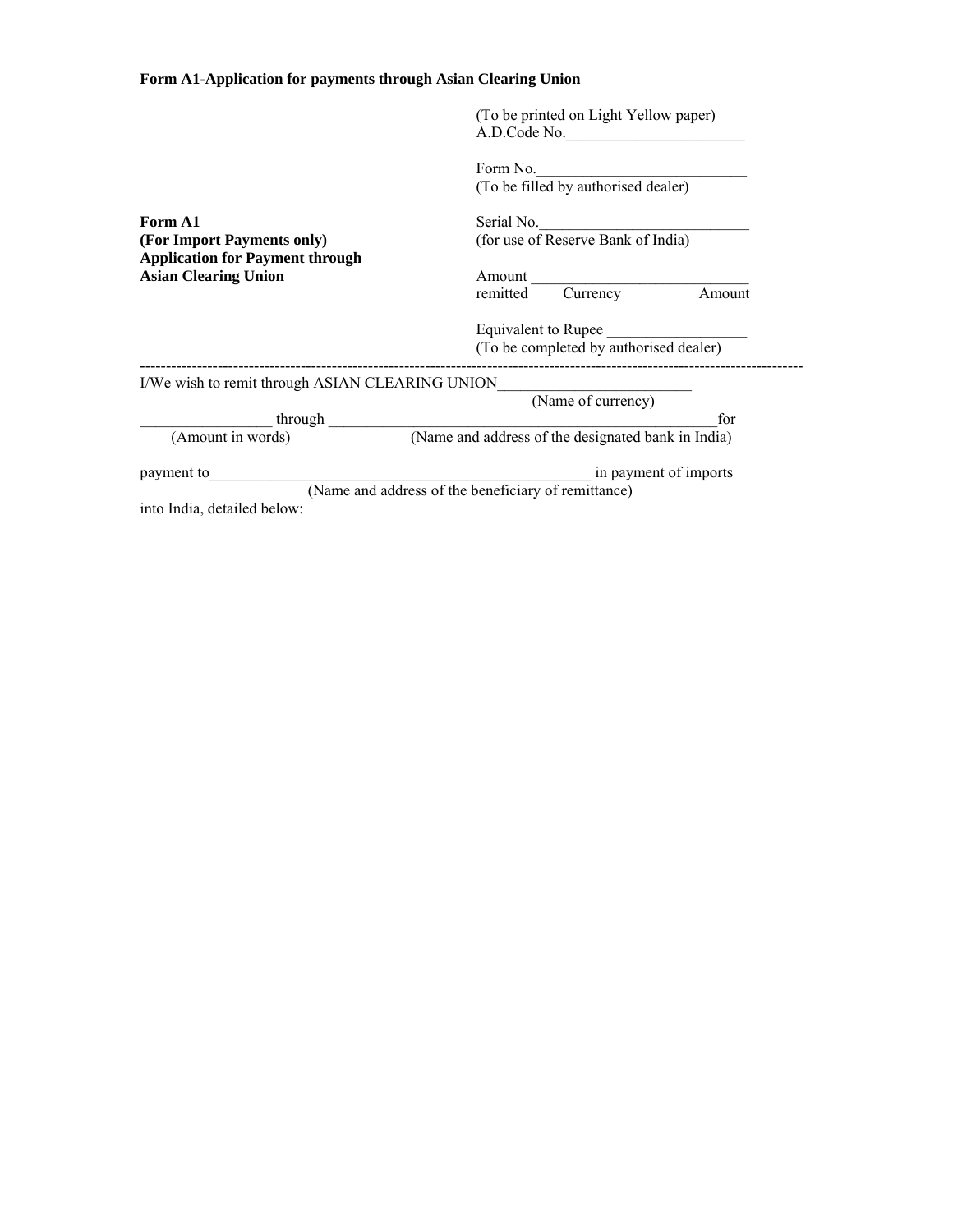### **Details of goods imported or to be imported into India**

| <b>Import Licence</b> |   |                |  |          | Date of Issue |   |      | Date of expiry |      | Face<br>Value<br>of<br>licence | Amount<br>to be<br>endorsed<br>(in Rs.)<br>@ |      |  |  |  |
|-----------------------|---|----------------|--|----------|---------------|---|------|----------------|------|--------------------------------|----------------------------------------------|------|--|--|--|
| Prefix                |   | Licence<br>No. |  | Suffixes |               |   | Date | Month          | Year | Date                           | Month                                        | Year |  |  |  |
|                       | 2 |                |  | 2        | 3             | 4 | 5    |                |      |                                |                                              |      |  |  |  |
|                       |   |                |  |          |               |   |      |                |      |                                |                                              |      |  |  |  |

**Section A**: Import Licence particulars

- @ Actual amount endorsed in rupees against each licence involved, should be stated under this column.
- Note: If more than one licence is involved, particulars of all licences should be furnished. If the space is inadequate, a separate statement may be attached. The amount utilized against each licence should invariably be indicated.

## **Section B: Import particulars**

| Invoice Details |          |       |        | Descrip  | Harmoni | Country    | Country   | Mode    | Date     |         |
|-----------------|----------|-------|--------|----------|---------|------------|-----------|---------|----------|---------|
| No.             | Terms    | Curr- | Amount | Quantity | tion of | sed        | of origin | from    | of       | of      |
| and             | (c.e.f., | Ency  |        | of goods | goods   | System of  | of goods  | which   | ship-    | ship-   |
| date            | f.o.b.,  |       |        |          |         | Classifica |           | goods   | ment     | ment    |
|                 | $c\&$ f. |       |        |          |         | tion       |           | are con | (air,    | (if not |
|                 | $etc.$ ) |       |        |          |         |            |           | signed  | sea      | known   |
|                 |          |       |        |          |         |            |           |         | post,    | appro-  |
|                 |          |       |        |          |         |            |           |         | rail,    | ximate  |
|                 |          |       |        |          |         |            |           |         | river    | Date)   |
|                 |          |       |        |          |         |            |           |         | trans-   |         |
|                 |          |       |        |          |         |            |           |         | port     |         |
|                 |          |       |        |          |         |            |           |         | $etc.$ ) |         |
|                 |          |       |        |          |         |            |           |         |          |         |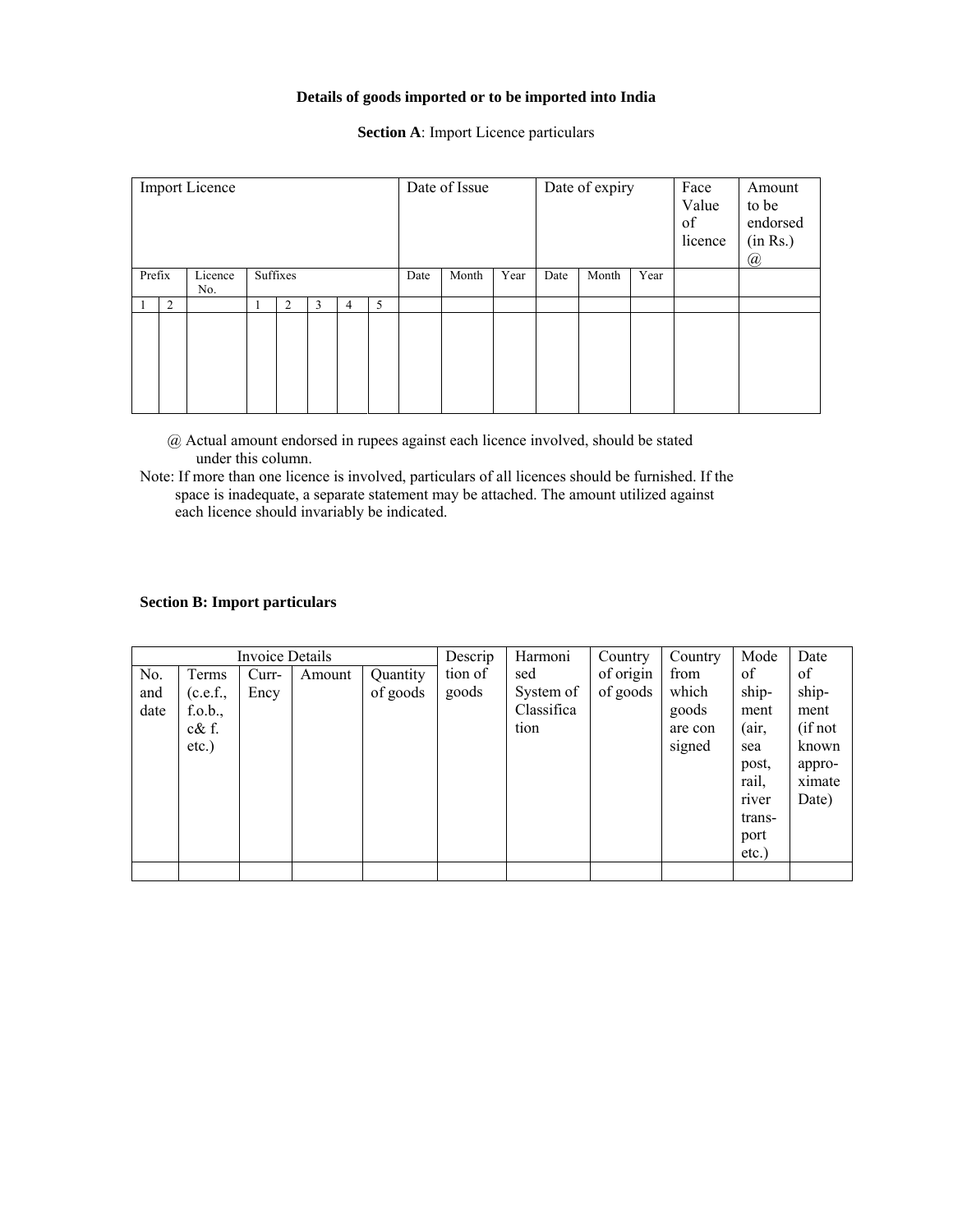### **Section C: Other particulars**

| 1. Details of forward<br>purchase contract.                                                                                    |                                |                                             |                            |
|--------------------------------------------------------------------------------------------------------------------------------|--------------------------------|---------------------------------------------|----------------------------|
| if any, booked against<br>the import                                                                                           | (No. $\&$ date of<br>Contract) | (Currency and<br>Amount of the<br>Contract) | Balance under<br>contract) |
| 2. If remittance to be<br>made is less than<br>invoice value, reasons<br>therefor ( <i>i.e.</i> part<br>remittance, instalment |                                |                                             |                            |
| etc.)                                                                                                                          |                                |                                             |                            |

 I/We hereby declare that the statements made by me/us on this form are true and that I/we have not applied for an authorisation through any other bank.

 I/We declare and also understand that the payments to be made by me/us, through ASIAN CLEARING UNION pursuant to this application shall be used by me/us only for the purpose stated above and that the conditions subject to which the permission is granted will be complied with.

|       | (Signature of Applicant/Authorised Official) |
|-------|----------------------------------------------|
|       |                                              |
|       |                                              |
| Stamp |                                              |
|       | $(a)$ To be filled in capital letters        |

**NOTE: For remittances covering intermediary trade, form A2 should be used.**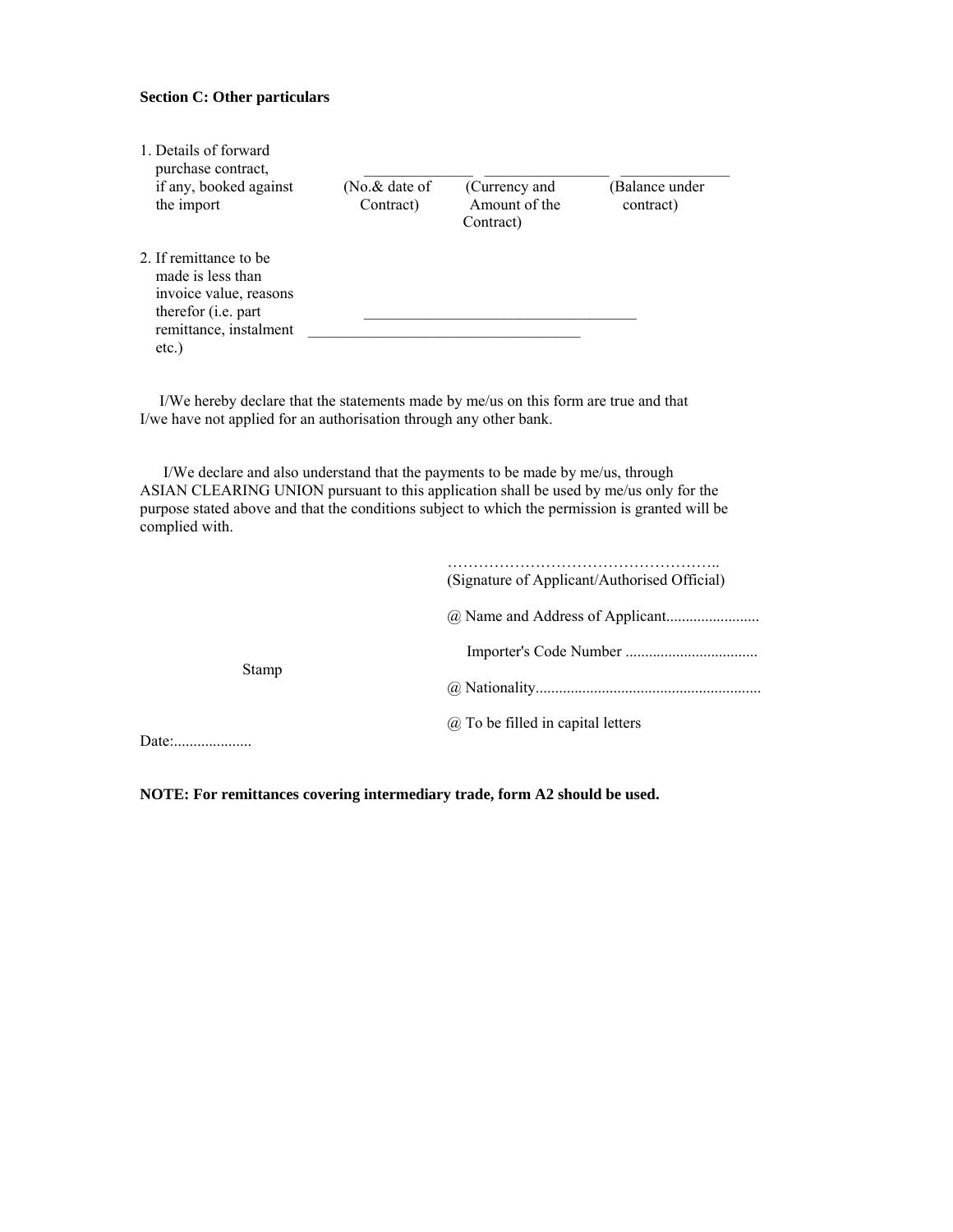## **Declaration to be furnished by Applicant**

| I/We declare that                           |                                                                                                                                                                                                                                                                                   |
|---------------------------------------------|-----------------------------------------------------------------------------------------------------------------------------------------------------------------------------------------------------------------------------------------------------------------------------------|
| (a)                                         | the import licence/s against which the remittance is sought is/are valid and has/have not<br>been cancelled by DGFT.                                                                                                                                                              |
| (b)                                         | the goods to which this application relates have been <sup>*</sup> imported into India on my/our own<br>will be *                                                                                                                                                                 |
|                                             | account*                                                                                                                                                                                                                                                                          |
| (c)                                         | the import is on behalf of $\omega$<br>* and                                                                                                                                                                                                                                      |
| (d)                                         | the invoice value of the goods which is declared on this form is the real value of the<br>goods imported * into in India.<br>to be imported*                                                                                                                                      |
| If the<br><b>Import</b><br>has been<br>made | I/We attach the relative Customs-stamped Exchange Control copy of Bill of Entry *<br>Post parcel wrapper (for imports by post)*/Courier Wrapper<br>(for imports through courier)*                                                                                                 |
|                                             | or                                                                                                                                                                                                                                                                                |
| If the<br><i>import is</i><br>to be<br>made | I/We undertake to produce within three months to the authorised dealer the relative<br>Customs-stamped Exchange Control copy of Bill of Entry *<br>Post parcel wrapper (for imports by post)*/Courier wrapper<br>(for imports through Courier)*                                   |
|                                             | * Strike out item not applicable<br>@ Where the import is on behalf of Central/State Government Department or a company<br>owned by Central/State Government/Statutory Corporation, Local Body, etc. the name<br>of the Government Department, Corporation etc. should be stated. |
|                                             |                                                                                                                                                                                                                                                                                   |
| Official)                                   | (Signature of Applicant/Authorised                                                                                                                                                                                                                                                |
|                                             | Space for comments of the authorised dealer                                                                                                                                                                                                                                       |

(While forwarding the application to Reserve Bank for approval, reference to Exchange Control Manual paragraph/ A.D.Circular in terms of which the reference is made should invariably be cited. If any remittance application on account of the same import was referred to Reserve Bank earlier, reference to the last correspondence/approval should also be cited).

|       | (Signature of Authorised Official) |
|-------|------------------------------------|
|       |                                    |
| Stamp |                                    |
|       |                                    |
|       |                                    |
|       |                                    |

Date:....................